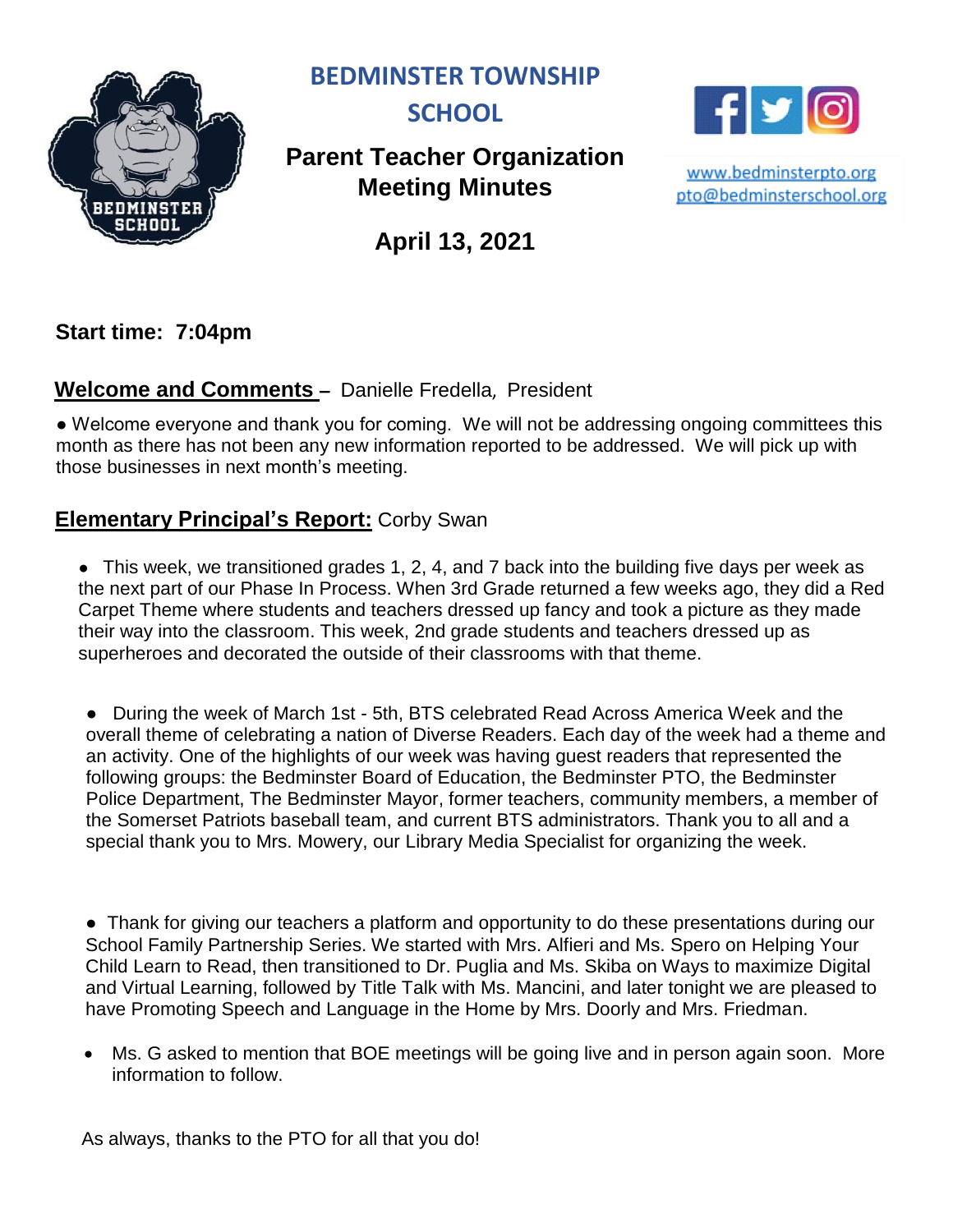## **Middle School Principal's Report:** Dr. Elizabeth Omegna

- Many thanks to the support of our PTO, Parents, Students and most importantly, staff, for welcoming students in MP 4 as we phase in.
- Spring Sports begin April 19th.
- BTS held a wellness week before break run by Mrs. Carlin and our student ambassadors who organized eating across the rainbow, yoga for mindfulness, safety practices during the pandemic (handwashing, mask wearing, optimal body postures when in a hybrid or virtual learning environment, a PSA campaign using videos, handouts and bulletin boards and unique classroom activities that focused on uniting body-mind and heart and self care).
- MS students will be offered an opportunity to be part of a "Principal Academy" where they can shout out the things that make them BULLDOG PROUD and areas of exploration and development about the MS culture, i.e. what do they want from their BTS experience.
- Super looking forward to their great ideas and voices! Thank you again for all that you do!

### **Teacher Representative** Chuck Hogan – not present

Nothing to report

### **Board of Education Report** Giovanna Lamiera – not present

Nothing to report

### **Correspondence and Minutes** Marissa Nolfi, Secretary

- All PTO Meeting Minutes Reports can be found on our websites & social media
- Lots of Thank you's from the First Grader's for the annual Penguin assembly brought to us by Jenkinson's Aquarium. This year it was a virtual assembly but went very smoothly and our presenter did an amazing job! The kids were very happy to meet and learn about "Captain Jack" the penguin.

### **Treasurer's Report** Ramsey Melendez, Treasurer

- Report is available on PTO website [www.bedminsterpto.org](http://www.bedminsterpto.org/)
- The PTO has two (2) separate bank accounts. One is specifically for our 50/50 raffle that we hold annually. You can find this information on this month's Treasurer's report. Please see the Treasurers report which is available on our website for actual dollar figures regarding inflows and outflows.

Our Biggest Currently are:

- Inflows: As of the end of March 2020
- \$116.00 Amazon Smile.
- Advertising for SF \$1,000.
- 50/50 Raffle Tickets \$1,000
- **Total Inflows: \$2,125.91**
- Outflows: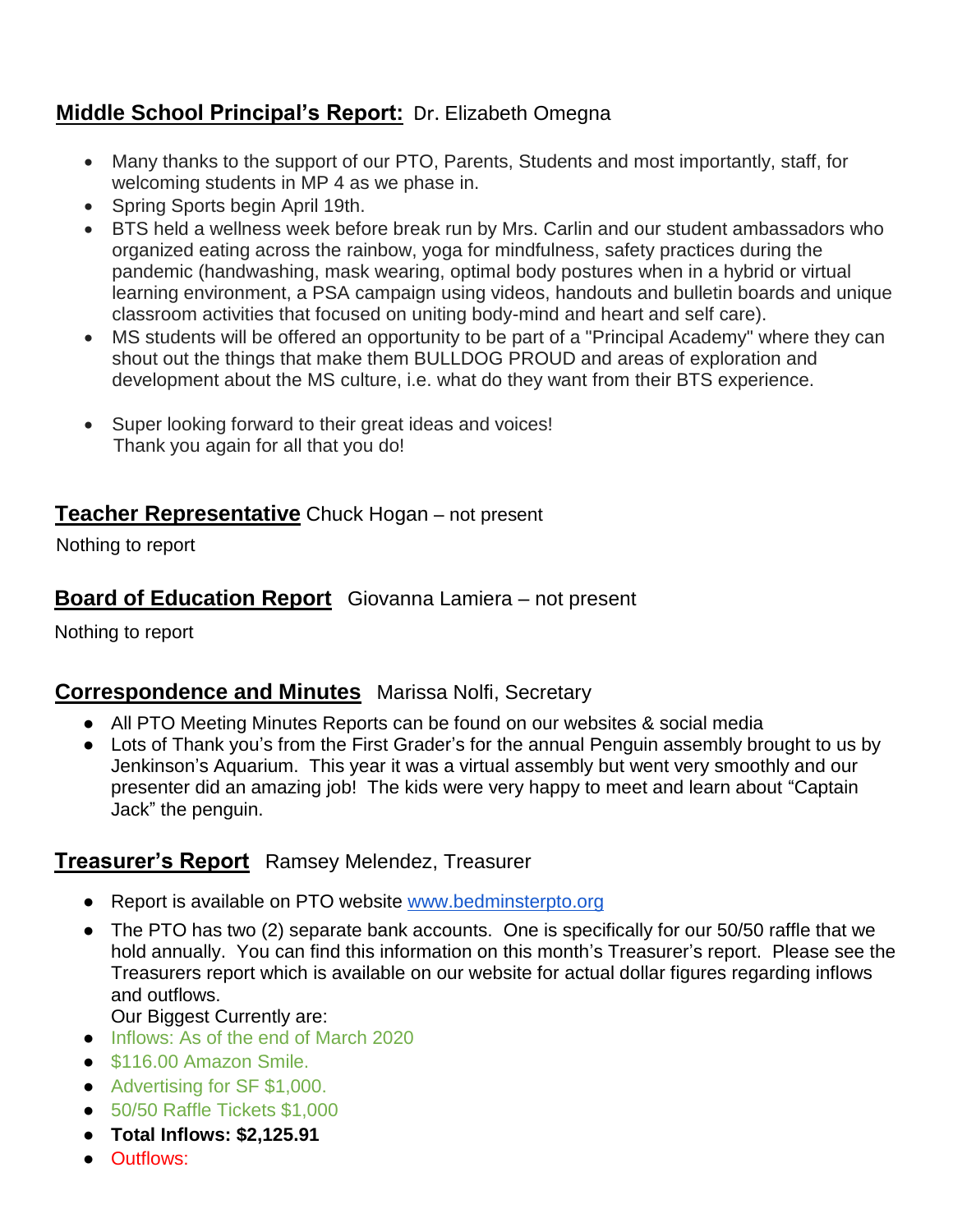- **Cost of actual raffle tickets: \$206.02**
- Jenkinson's Aquarium Assembly Grant for 1<sup>st</sup> Grade \$150.00
- Total Balance in our Main account: \$48,465.34
- Total Balance in our 50/50 Raffle Account: \$1300
- **Total combined as of March, 31, 2021: \$49,765.34**
- PTO will be collecting memberships via **PayPal friends and family** at btsptotreasury@gmail.com Ramsey Melendez

### *New Business*

### **Scholastic Virtual Book Fair: April19th – May 2nd:**

Danielle Fredella and Suzie Stevinson

• Purchase online and all purchases will be delivered directly to your home. No contact necessary. A portion of profits from the sales will go towards new books for our school!

## **Spring Fling: Friday, April 30, 2021**

Laura Kamrow

- This year Spring Fling will be limited to an online silent auction as well as our 50/50 raffle.
- The 50/50 Raffle Tickets Sales end Friday, April 23rd.
- The 50/50 Raffle Drawing will be held on April  $30<sup>th</sup>$ . Winners will be contacted following the drawing.
- As of April 13<sup>th</sup> the 50/50 Raffle is up to \$3,580. We have exceeded what we were at last year at this point.
- Silent auction (bidding) will take place from April 24<sup>rd</sup> to April 30<sup>th</sup>
- Items are currently listed on our 32 auctions website so you can go get a sneak peek!
- Please keep your eyes open for all of the information you will need to access our 2021 Spring Fling silent auction and 50/50
- Advertisers that advertised this year and are currently listed on our website and social posts will be going out.
- A number of advertisers at the highest level this year which means they will also be our website and newsletter sponsors for one particular month over the upcoming year.

Anyone interested in volunteering for Spring Fling committee, please email Laura at: [LauradeZutter@yahoo.com](mailto:LauradeZutter@yahoo.com)

### **Staff Appreciation Lunch: Wednesday May 4th**

Melissa Kircher and Danielle Fredella

- All Staff & Teachers are welcome. It will be a Grab and Go style Lunch.
- A Staff Appreciation Raffle will also be drawn during teacher lunch which will include gift cards to select theme stores.
- Thank you to Dr. Omegna for helping the PTO with this event!

## **Board Election**: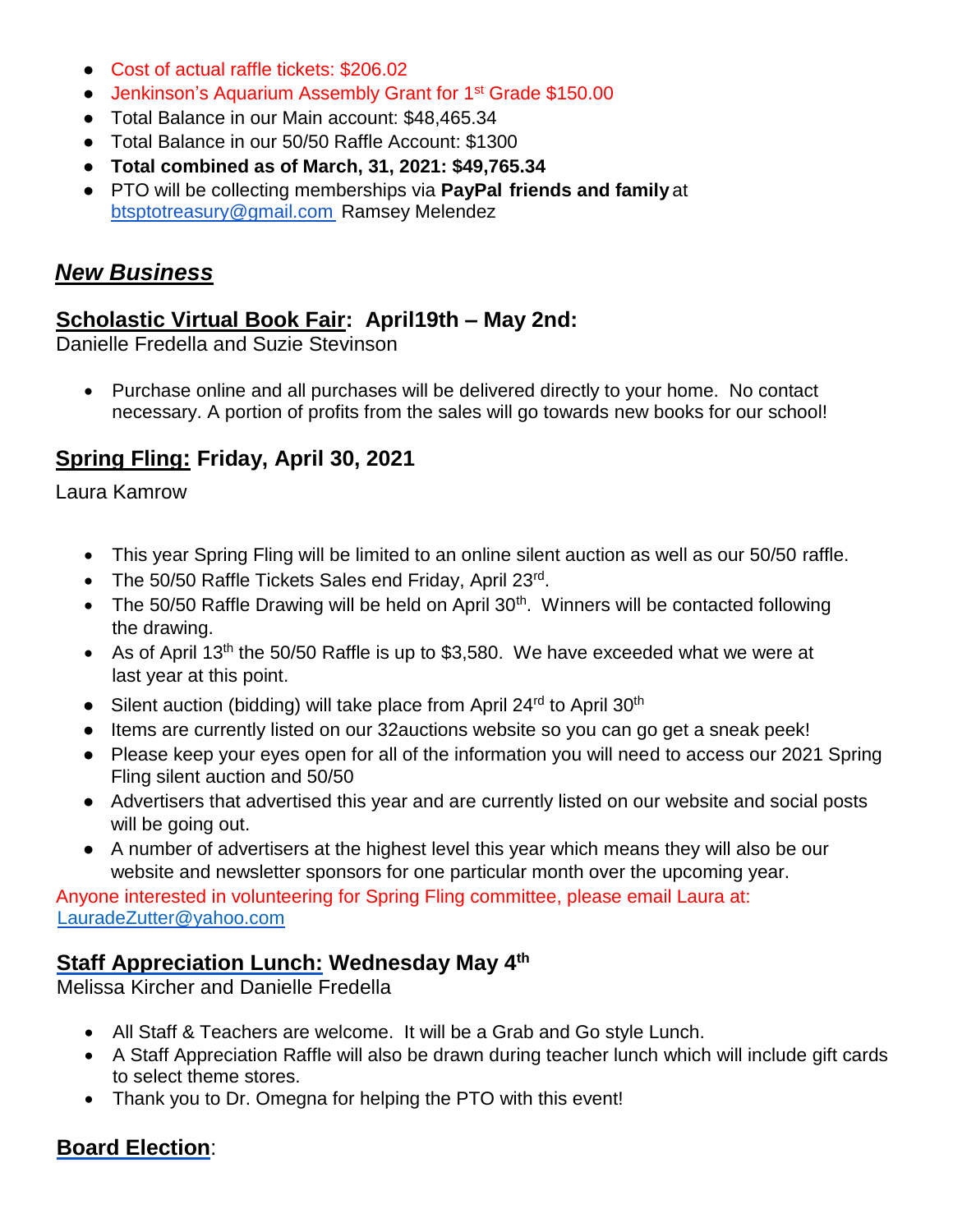Voting on the 2021-2022 School Year during this meeting **Re-election Positions:**

- Danielle Fredella President seeking 2<sup>nd</sup> term
- Meghan Schulze Vice President seeking 2<sup>nd</sup> term
- Marissa Nolfi Secretary seeking 2<sup>nd</sup> term

#### **Seeking Election**

• Lisa Cohen – Treasurer – 1<sup>st</sup> term

#### **Results of Election/Reelection:**

All in Favor of Danielle Fredella – President 2<sup>nd</sup> year All in Favor of Meghan Schulze – Vice President 2<sup>nd</sup> year All in favor of Marissa Nolfi – Secretary 2<sup>nd</sup> year All in favor of Lisa Cohen – Treasurer 1<sup>st</sup> year

#### *Congratulations to the Executive Board!*

PTO Executive Board Members may sit in the seats that they are currently in for no more than two (2) consecutive years. For both first and second year, they must be elected or reelected into that position.

\*Anyone interested in running for any of the upcoming Board positions for the 2022-2023 school year must let the Board know, in writing. Reach out to any Board member for more information.

## **Promoting Speech and Language Presentation**:

Hosted by Mrs. Peggy Doorly and Mrs. Debbie Friedman

#### **To view Mrs. Doorly & Mrs. Friedman's presentation: Please visit our website at [www.bedminsterpto.org](http://www.bedminsterpto.org/)**

The link can also be found on all of our social media platforms. Check us out on Facebook, Instagram and Twitter

*Thank you, Mrs. Doorly and Mrs. Friedman for a wonderful and informative presentation!!*

### **\*Public Questions & Comments:**

**This portion will be held to a 15-minute limit. We politely ask that each speaker limit his or her time to 5 minutes for comments and/or questions in regard to any agenda point or any other topic related to the PTO. If any written documents are to be given to the PTO Executive Board, please email them to the Board Secretary, Marissa Nolfi, 2 days in advance of the meeting date. [pto@bedminsterschool.org](mailto:pto@bedminsterschool.org)**